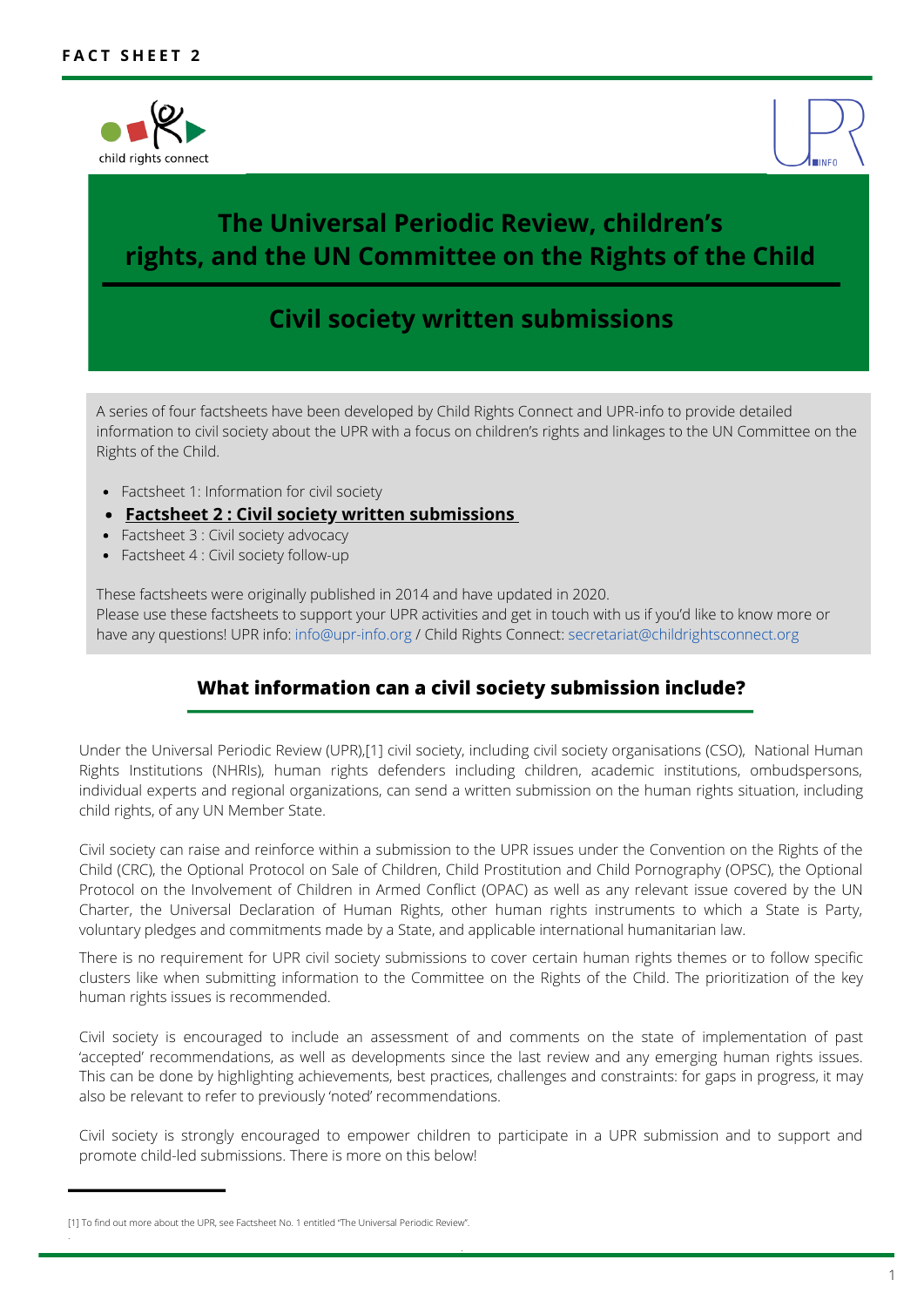·

·

#### **What are the particularities of a civil society submission for the UPR?**

- All UPR submissions are public, whether they are from the State, United Nations or civil society submissions.
- Civil society submissions are shorter and less detailed than a CRC alternative report: maximum 2,815 words (about 5 pages) for a submission from an individual NGO and 5,630 words (about 10 pages) for a joint submission.[2]
- Civil society submissions that respect the technical guidelines of the Office of the High Commissioner for Human Rights (OHCHR)[3] will be uploaded on the OHCHR website.
- Extracts of civil society submissions may be selected by the OHCHR and included in its summary of stakeholders' information (known as the OHCHR summary). See more below! This summary is one of three reports[4] that constitute the basis for the review of a State.
- Civil society have to send their submissions before the State submits its national report. Civil society is therefore not able to respond to State's views, but they have a chance to highlight issues to be discussed.

## **NOTE**

#### **Civil society written submissions to the UPR cannot be anonymous or confidential**; the name of the

organisation, individual, group or other with their written submission will be available online. Reference to individual cases should therefore only be made if the safety and well-being of all individuals concerned are not at risk of facing reprisals. Child Rights Connect can provide advice on child safeguarding measures and how to ensure children involved in any part of the UPR process including developing/being referenced in a UPR written submission are safe and protected from harm.

If there is a fear of reprisals,[5] civil society may wish to submit information through an international organisation. It is possible for civil society organisations (CSOs) to contact Child Rights Connect to find out which other organizations working in their country might be preparing a UPR submission and how they might collaborate.

## **How to ensure civil society information is included in the OHCHR summary?**

The OHCHR summary includes relevant stakeholder information and is based on written submissions received by civil society. This summary is one of three reports that constitute the basis for the review of a State (alongside the State national report and a compilation of UN information on the State such as previous UN recommendations). Ensuring your information is part of the OHCHR summary can give an additional platform for the issues you are raising and give a greater possibility that they will be included in the UPR of your country.

**Ensure the submission is credible and reliable:** The OHCHR does not have the time to check the reliability of information provided by civil society; therefore, they need to have confidence in the information they receive. A joint submission increases the credibility and visibility of s' information, therefore increasing the likelihood of its inclusion in the summary. This is especially true for national NGOs which might not be known to the OHCHR.

Civil society should use accessible language and examples, as this will indicate that the submission is based on first-hand information.

**Provide information in a format that the OHCHR can easily use**: Although there is no formal template for civil society submissions to the UPR, the OHCHR has developed a template for its summary. If NGO information is presented according to its headings, it will make it easier for the OHCHR to know under which section the information should be included.

To increase the chances of getting information included in the summary, civil society should provide the following information on each issue: 1) Information on the implementation status of related recommendations made in previous UPR cycles; 2) Updates on the issue, including progress, regressive actions or best practices; and 3) S.M.A.R.T recommendations to the SuR.

If the issue was not covered in the previous review or it is an emerging issue, the recommended structure is: 1) a general statement defining the issue, 2) supportive examples and 3) S.M.A.R.T. recommendation(s).

<sup>[2]</sup> The cover page, footnotes, endnotes and annexes will not be taken into account in the word limit and will not be included in the summary of stakeholders' information.

<sup>[3]</sup> See [http://www.ohchr.org/Documents/HRBodies/UPR/TechnicalGuideEN.pdf.](http://www.ohchr.org/Documents/HRBodies/UPR/TechnicalGuideEN.pdf) See also theOHCHR guidelines for written submissions for the third UPR cycle, published in 2016: [https://www.upr-info.org/sites/default/files/general-document/pdf/upr\\_technicalguidelines3rdcycle\\_submissions.pdf](https://www.upr-info.org/sites/default/files/general-document/pdf/upr_technicalguidelines3rdcycle_submissions.pdf)

<sup>[4]</sup> The UPR of a State is based on three reports: the State's national report (about 20 pages); a compilation of UN information on a State (about 10 pages), including concluding observations of treaty bodies like the Committee on the Rights of the Child (the Committee); and a summary of other relevant stakeholders' information (about 10 pages) based on written submissions of NGOs, National Human Rights Institutions (NHRIs), human rights defenders including children, academic institutions, ombudspersons and regional organizations, prepared by he OHCHR. [5] OHCHR has these emails to report reprisals or intimidation : reprisals@ohchr.org; uprreprisals@ohchr.org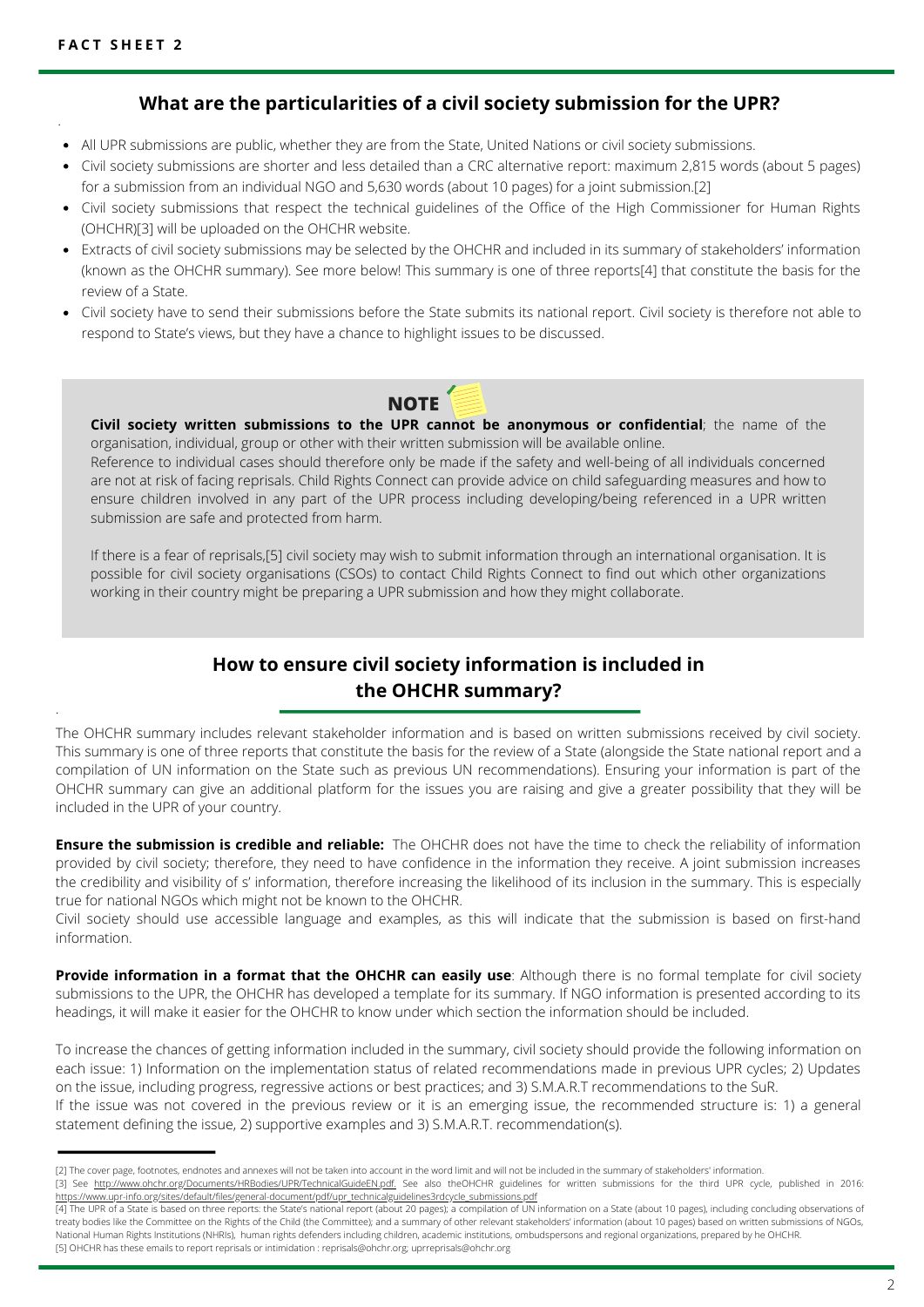# **TIP**

**When referring to the implementation of recommendations from previous cycles, it is encouraged to clearly identify each of the recommendation by mentioning the relevant HRC report, cycle, paragraph number, recommendation number and recommending country, including if it is a repeated recommendation from the 1st and 2nd cycles.**

#### **What type of information should civil society include?**

- Highlight the main issues of concern in the State over the past 4½ years, including emerging issues or ones which need international pressure.
- Include information on the implementation of recommendations from previous UPR cycles. Information on recommendations made by UN treaty bodies, such as the Concluding Observations of the Committee on the Rights of the Child, can also be included and will give legitimacy to your report.
- Refer to human rights instruments and national legal standards, for each issue described.
- It's possible to refer to cases which have been reviewed under the third Optional Protocol to the CRC on a communications procedure (or other UN communications procedures such as those in the Special Procedures branch) as a means to followup on decisions.
- The general statement defining the issue should be kept short, and where possible, should include the State's achievements and best practices.
- Make "S.M.A.R.T" recommendations, meaning that the recommendations should be specific, measurable, achievable, relevant, and time-bound: [6]. It is important to carefully word recommendations. For instance, the impact is different if the recommendation is 'to ratify a treaty' or 'to consider the ratification of a treaty'. While civil society tends to urge "immediate action" from States, it is important to keep in mind that a balanced approach in how the recommendations are formulated may in certain cases be more effective, to ensure that the ultimate goal is achieved, namely that States accept recommendations which will have a direct impact on children's lives [7].
- Written submissions should not include second-hand information (except when it clearly supports original information). Facts and supporting evidence of the identified priority issues and recommendations may be annexed to the submission for reference.
- Identify a maximum of 5-10 key issues in the country (ideally 1-2 issues per page).

#### **Why do we encourage joint and child-led submissions?**

Both joint and individual types of submission are considered by OHCHR and below we highlight the main benefits of working in a collaborative way across civil society when developing UPR reports. CSOs can submit individual reports whilst contributing towards a joint submission: It is for civil society to determine what is the most effective and strategic way to present and advocate their priority issues.

We also list the opportunities regarding empowering children to submit child-led UPR reports.

<sup>[6]</sup>See Factsheet No.3, entitled "NGO Advocacy in the Universal Periodic Review", and for more information, see UPR Info, *The Civil Society Compendium : A Comprehensive Guide for Civil Society Organisations* engaging in the Universal Periodic Review (2017) at: [https://www.upr-info.org/sites/default/files/general-document/pdf/upr\\_info\\_cso\\_compendium\\_en.pdf](https://www.upr-info.org/sites/default/files/general-document/pdf/upr_info_cso_compendium_en.pdf) and UPR\_Info's *Guide for Recommending States* (2015) at: [https://www.upr-info.org/sites/default/files/general-document/pdf/upr\\_info\\_guide\\_for\\_recommending\\_states\\_2015.pdf](https://www.upr-info.org/sites/default/files/general-document/pdf/upr_info_guide_for_recommending_states_2015.pdf)<br>[7] See Save the Children's Universal Periodic Toolkit: https://resourcecentre.savethechildren.net/node/

<sup>[7]</sup>See Save the Children's Universal Periodic Toolkit : https://resource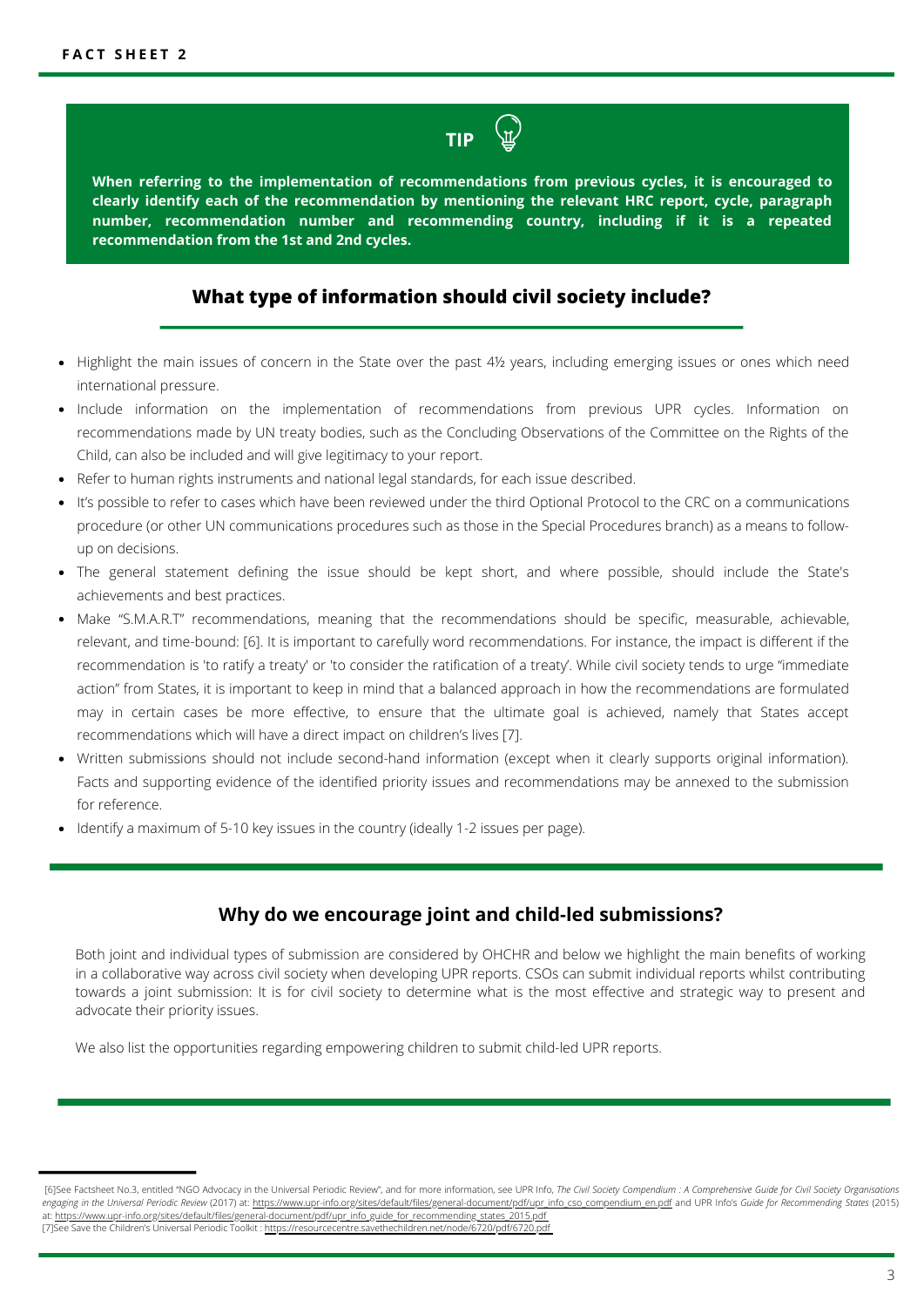## **A joint civil society submission:**

- Increases the visibility and credibility of the submission and the chances of having more of the information included in the OHCHR summary report.
- Allows CSOs with limited resources to engage in the UPR regardless of their size and capacity and therefore, increase the CSOs representativeness
- Provides the opportunity to strengthen the cooperation with other child rights actors or the broader national civil society, which is essential for advocacy, follow-up and keeping updated.
- Is encouraged by the OHCHR as it often covers a greater range of human rights issues in a country and reflects the priority areas for a larger number of CSOs.
- Facilitates advocacy at national level and in Geneva.
- Can often help to combine and share expertise on child participation to ensure that submissions include directly the views, experiences and recommendations from children, which is important for ensuring the respect for the views of the child (Article 12 of the CRC) and a focus on the voices of rights holders.
- The UPR can be a confusing process so working with others, including in coalitions where there is a range of UPR expertise can help raise awareness and understanding of the process and to benefit from previous experiences.

#### **Whilst we encourage submitting joint reports, an individual civil society submission:**

- Can be faster to prepare as it does not involve compiling information or negotiating text with others, during a situation where there is an upcoming deadline.
- May be the only way to send information to OHCHR where civil society space is very restricted or very small.
- Can focus on concrete thematic issues, which makes it easier for OHCHR to see the priorities.
- Is effective if your organisation is known to OHCHR and they have confidence in the information.



**CSOs do not have to choose between submitting an individual or joint submission. They can prepare an individual submission and participate in as many joint submissions as they like. It is up to the CSOs to decide which will be the most effective and strategic to put their priority issues at the forefront.**

## **Supporting a child-led UPR submission:**

It is strongly encouraged for children to be empowered to engage throughout the entire process of the UPR cycle, including in the development of adult-led reports and in producing their own reports.

- A child-led submission can help empower children to understand the broader UPR process and learn more about the UN and their human rights.
- Empowering children to submit information as part of the UPR process can help promote their rights under the CRC, including their right to be heard in decisions affecting them (Article 12), to accessing information (Article 17), to join or create groups or associations (Article 15) and to learning about human rights (Articles 29 and 42).
- The skills children gain in being empowered to develop a child-led submission can be very useful in taking forward child-led activities in the follow-up stage and actions beyond the UPR.
- Children tell us that submitting their own information to the UPR makes them feel respected and important, and value the opportunity for their voices to be heard, as experts on children's rights.
- Child-led reports can show a very clear and accessible message directly from the ground about the challenges children are facing and the ways they can be addressed.
- Child-led reports can also encourage peer-to-peer training among children on the UPR process so that children are empowered as human rights defenders and are less likely to need to rely on adults in order to engage in the process.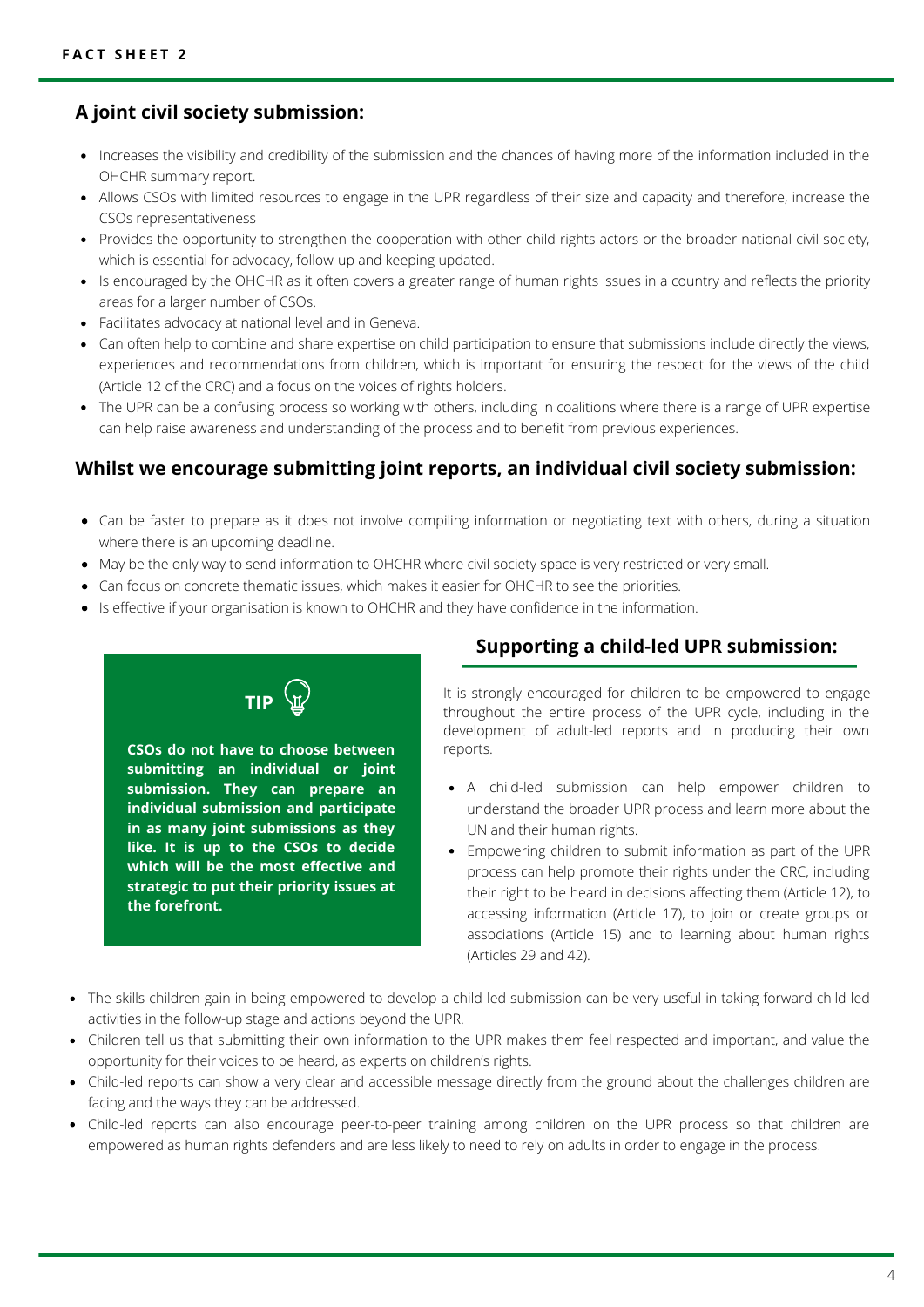#### **Child participation in the UPR**

Civil society planning to engage in the UPR are encouraged to establish and put in place - from the very beginning - a plan or strategy on how to ensure the meaningful and safe participation of children, fulfilling the standards and working methods as set out by the Committee on the Rights of the Child [8]. UPR info and Child Rights Connect are working together to ensure that children can be empowered to participate in the UPR as equal rights holders.

To incorporate the voices of children into the reports and to empower children to develop their own reports, CSOs can, for example, arrange workshops and consultations with children online and offline (and support children to arrange such activities) from different backgrounds, situations and contexts to ensure children are able to inform the planning process including how they will participate, be empowered in the activities taken forward and the follow-up stage. You can contact Child Rights Connect at secretariat@childrightsconnect.org for more information on child participation in the UPR, including accessing child-friendly materials, resources and examples, and child safeguarding. Above all, when empowering children the priority must be their safety and you can find support and information on child safeguarding on the Child Rights Connect website [9].

### **Technical Information**

#### **1. Style of the submission**

- Avoid language that is subjective.
- **Do not** include pictures, maps, organizations' annual reports or reports from other organizations as annexes to the submission.
- **Do not** use too many footnotes.

#### **2. Structure of the submission**

- CSOs should follow the [technical guidelines for stakeholders submissions for the 3rd cycle](https://www.ohchr.org/Documents/HRBodies/UPR/TechnicalGuidelines3rdCycle.docx) issued by OHCHR, to send written contributions to UPR documentation.
- Include a cover page which identifies **all submitting stakeholders** (name and acronym, logo, website, contact, etc.) For joint submissions, a list of organizations should be added as an Endnote in the cover page or as an annex to the document.
- Include a paragraph describing the main activities of the submitting organization/coalition, as well as its date of establishment, especially if the CSO is engaging with the UN for the first time.
- **Send the written submission as a <b>Word document only** (i.e. not as a PDF file).
- Number the paragraphs and pages of the submission.
- Use the endnotes only as reference information, do not include any substantive information as this will not be taken into account.
- The submission should be done in one of the official languages of the UN and preferably in **English, French or Spanish.**

#### **3. Sending the UPR submission:**

- Send the submission through the "On-line UPR submissions registration system" to register contributions for the UPR documentation from UN entities and stakeholders available in the following link: https://uprdoc.ohchr.org. Stakeholders should follow the Guidelines [for the Use of the On-Line UPR Submissions Registration System available in the Online system.](https://www.ohchr.org/Documents/HRBodies/UPR/How-to-GuideUPR_Online_Registration_System.doc)
- Submissions must be submitted not later than the day of the given deadline (3:00 p.m. Geneva time). Late submissions will not be considered.
- Should CSOs encounter technical problems, they should contact the UPR Submissions Helpdesk through the following email address: uprsubmissions@ohchr.org.

#### **What happens after sending the CSO submissions? [10].**

- Once the CSOs submissions are received, the OHCHR will check if the submission complies with its technical guidelines for [stakeholders](https://www.ohchr.org/Documents/HRBodies/UPR/TechnicalGuidelines3rdCycle.docx) submissions for the 3rd cycle. If they do, they will be **uploaded on the OHCHR's UPR [webpage](https://www.ohchr.org/EN/HRBodies/UPR/Pages/Documentation.aspx)** [\[11\].](https://www.ohchr.org/EN/HRBodies/UPR/Pages/Documentation.aspx)
- The OHCHR then selects information from all the submissions it has received from NGOs and other civil society stakeholders to create its **summary report of stakeholders' information.** UN Member States may support some of the issues or recommendations raised in the compilation and incorporate them into their own statements. This is a great opportunity for civil society engagement: **through advocacy and lobby activities**, civil society can convince States to make some, if not all, of their recommendations during the review [12]. Advocacy and lobbying will also ensure that States understand the full spectrum of human rights and child rights issues in the country and not only the most obvious or known ones.
- All the recommendations made by States during the review, whether they are later accepted or noted, will appear in the **Report of the Working Group** (also known as the **outcome report of the UPR**), which summarizes the interactive dialogue with the State under review. Recommendations appearing in civil society submissions could therefore be directly included in the outcome report and have a chance of being accepted by the State.

content/uploads/2019/11/child\_safeguarding\_policy\_procedure\_2019\_final.pdf

[<sup>\[8\]</sup> https://www.ohchr.org/en/hrbodies/crc/pages/crcindex.aspx](https://www.ohchr.org/en/hrbodies/crc/pages/crcindex.aspx)

[<sup>\[</sup>](http://www.childrightsconnect.org/)[9](https://www.childrightsconnect.org/wp-content/uploads/2019/11/child_safeguarding_policy_procedure_2019_final.pdf)[\]www.childrightsconnect.org](http://www.childrightsconnect.org/) [You can also read the Child Rights Connect Child Safeguarding Policy and Procedure here: https://www.childrightsconnect.org/wp-](https://www.childrightsconnect.org/wp-content/uploads/2019/11/child_safeguarding_policy_procedure_2019_final.pdf)

<sup>[10]</sup>For a comprehensive view of the full UPR cycle, see the chart in Factsheet No. 1 entitled "The Universal Periodic Review".

<sup>[11]</sup>To see the submissions uploaded, go to http://www.ohchr.org/EN/HRBodies/UPR/Pages/Documentation.aspx where documentation for each State reviewed can be found by session or by country. NGO submissions that complied with the OHCHR's technical guidelines can be found under the footnote next to 'Summary of stakeholders' information' on country pages

<sup>[12]</sup>To find out more about how to lobby States, see our Factsheet No. 3 entitled "CSO Advocacy in the UPR"